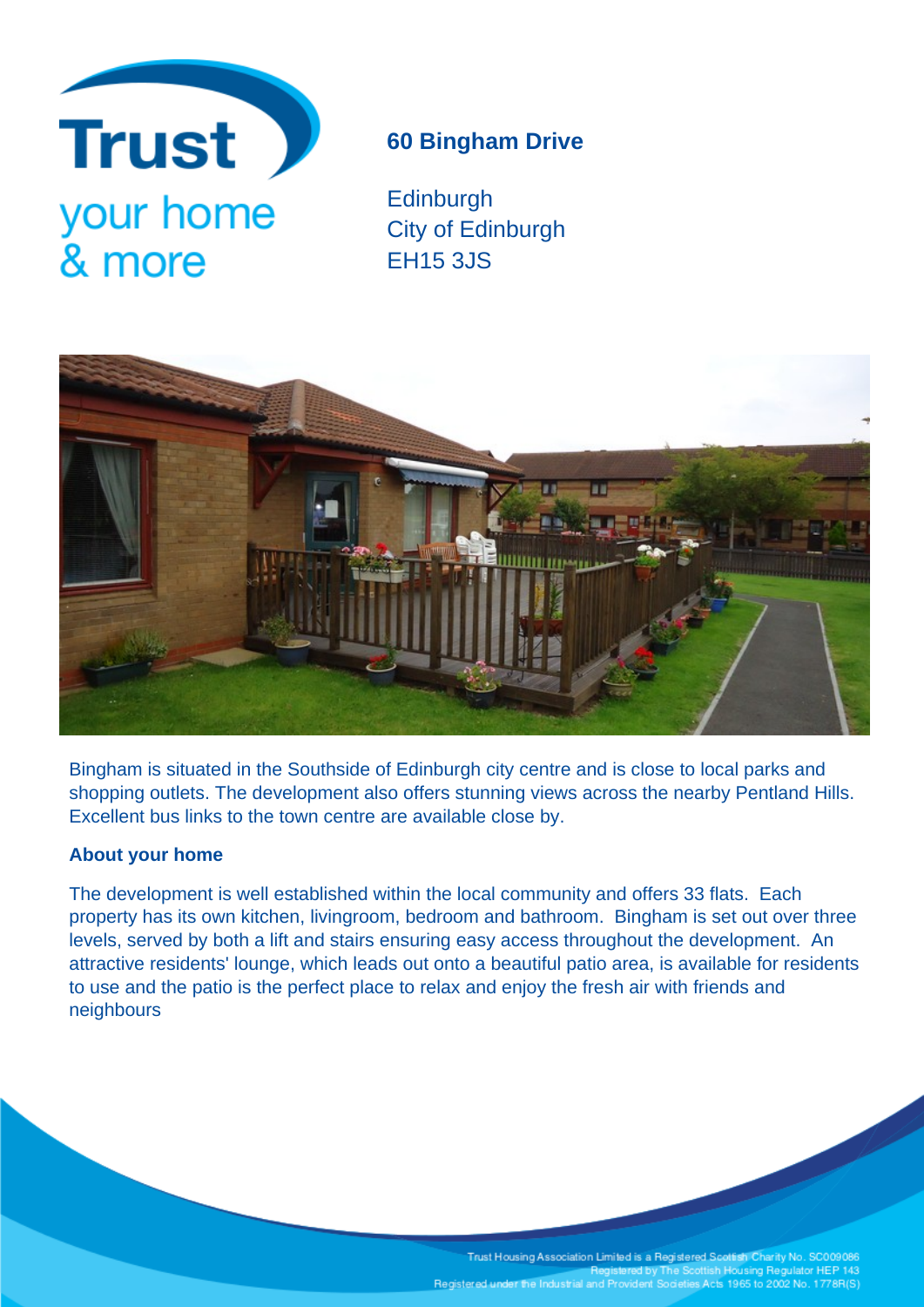# **60 Bingham Drive**

Family members are encouraged to drop by as much as possible and for those who live further afield, the comfortable and well equipped guest rooms are available for use.

## **Peace of mind**

Bingham has a full time co-ordinator who works Monday to Friday. They are on hand to help and support residents.

Residents benefit from our repairs service which is available 24 hours a day 7 days a week.

#### **Security**

The standard Trust safety and security features are installed throughout the development. These include fire alarms and a sophisticated call system in each flat, which provides communication with an alarm centre 24 hours a day. The front door of the development is covered by a secure door entry system.

#### **Friendship**

The development has a lively community and a busy activity programme which includes coffee mornings, scrabble nights, bingo, and special events such as a Christmas dinner and film afternoons.

#### **Local amenities**

The following amenities are available close to the development:

- GP surgery
- Local shops
- Supermarket

### **What is sheltered housing?**

Sheltered housing provides a range of services and facilities designed to meet the needs of older people aged 60 years and above. However, younger people who demonstrate a need for sheltered housing may sometimes be considered. Personal care is not provided by Trust but can be provided by the local Council's Social Work staff or private agencies. Trust staff can liaise with the local Council's Social Work staff on your behalf to arrange an assessment.

## **How to Apply**

Our application process has been designed to match you with the property that is right for you. Our Allocations Team will take you through the process step by step from application to moving in. We are here to provide you with all the help, guidance and assistance that you require.

Call us on 0131 444 1200 or simply provide your details via the 'Enquire About Housing'

Trust Housing Association Limited is a Registered Scottish Charity No. SC009086<br>Registered by The Scottish Housing Regulator HEP 143 Registered under the Industrial and Provident Societies Acts 1965 to 2002 No. 1778R(S)